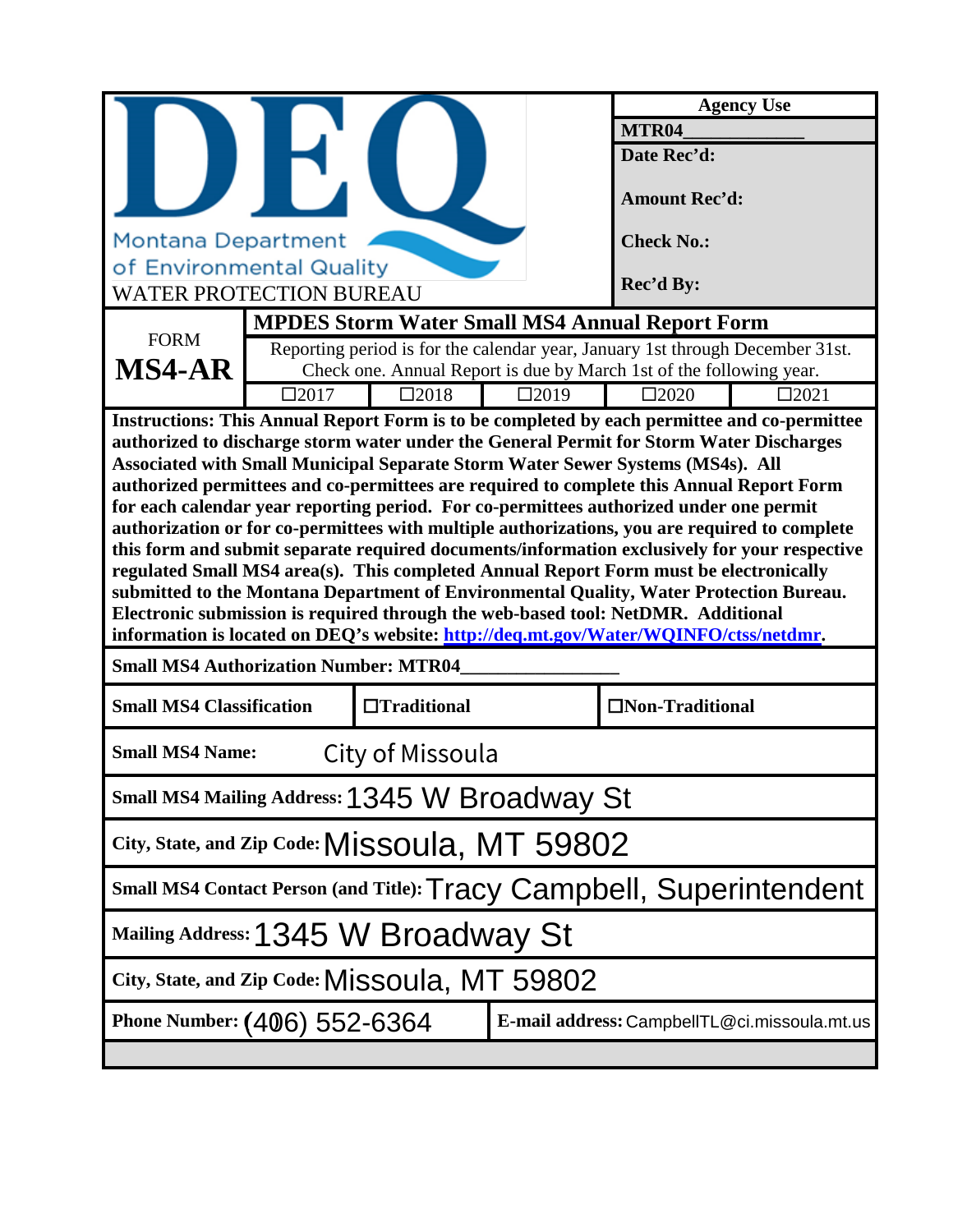| Storm Water Management Team: Attach an organizational chart identifying a primary SWMP<br>coordinator and the positions responsible for implementing each minimum measure.                                                                                                                            |                                                                               |  |                |                |
|-------------------------------------------------------------------------------------------------------------------------------------------------------------------------------------------------------------------------------------------------------------------------------------------------------|-------------------------------------------------------------------------------|--|----------------|----------------|
| <b>Requested above chart:</b>                                                                                                                                                                                                                                                                         | Attached Attachment A-SWMP ONot Attached                                      |  |                |                |
| Has the permittee established and executed a formalized mechanism for<br>regular communication between storm water management team members?                                                                                                                                                           |                                                                               |  | $\bigodot$ Yes | N <sub>0</sub> |
|                                                                                                                                                                                                                                                                                                       |                                                                               |  |                |                |
| <b>Permittee's SWMP Resources:</b><br>How many FTEs does the permittee designate to the MS4 permit? 6.5 If needed, provide an<br>explanation. Five FTEs dedicated to Storm Water (compliance, maintenance, engineering, GIS &                                                                         | Admin/Billing) and two field maintenance crew available 9 months of the year. |  |                |                |
| If more space is needed, submit on an additional page with corresponding reference or on a data storage device.<br>Answer the following five (5) questions on an additional page with corresponding reference or                                                                                      |                                                                               |  |                |                |
| on a data storage device.                                                                                                                                                                                                                                                                             | <b>Attachment C</b>                                                           |  |                |                |
| $(1)$ What are the source $(s)$ of funding for implementation of the MS4 permit and the estimated<br>percentage of the total budget allocated from each source listed?                                                                                                                                |                                                                               |  |                |                |
| (2) Specific to the annual reporting calendar year, how did the permittee justify commitment of<br>resources or budget allocations to the implementation of the MS4 permit to decision-makers and the<br>public? Provide a summary of meetings and outcomes held with decision-makers and the public. |                                                                               |  |                |                |
| (3) Has the permittee demonstrated program effectiveness to obtain budget allocations for this<br>annual reporting calendar year or previous years? Why or why not? If so, what program<br>effectiveness metrics were presented?                                                                      |                                                                               |  |                |                |
| (4) How was this annual reporting calendar year's approach to allocate resources different than the<br>previous year's approach?                                                                                                                                                                      |                                                                               |  |                |                |
| (5) Was the permittee successful in their request for budget allocations? Describe the outcome and<br>factors that affected or resulted in that outcome.                                                                                                                                              |                                                                               |  |                |                |
|                                                                                                                                                                                                                                                                                                       |                                                                               |  |                |                |
| <b>Illicit Discharge Detection &amp; Elimination:</b><br>Per the IDDE MCM requirement (Part II $(3)(c.i)$ ), has the permittee<br>reviewed, and updated if needed, the storm sewer map during the calendar<br>year?                                                                                   |                                                                               |  | $\bigodot$ Yes | No             |
| Per the IDDE MCM requirement (Part II $(3)(e.i)$ ), has the permittee dry<br>weather inspected and screened outfalls during the calendar year?                                                                                                                                                        |                                                                               |  | $\odot$ Yes    | $\big)$ No     |
| Fill in the blanks with numbers. The permittee has inspected $\frac{24}{124}$ outfalls during this calendar<br>year. Since authorization under the 2017 General Permit, the permittee has inspected 58 total<br>outfalls out of the 58                                                                | total MS4 outfalls.                                                           |  |                |                |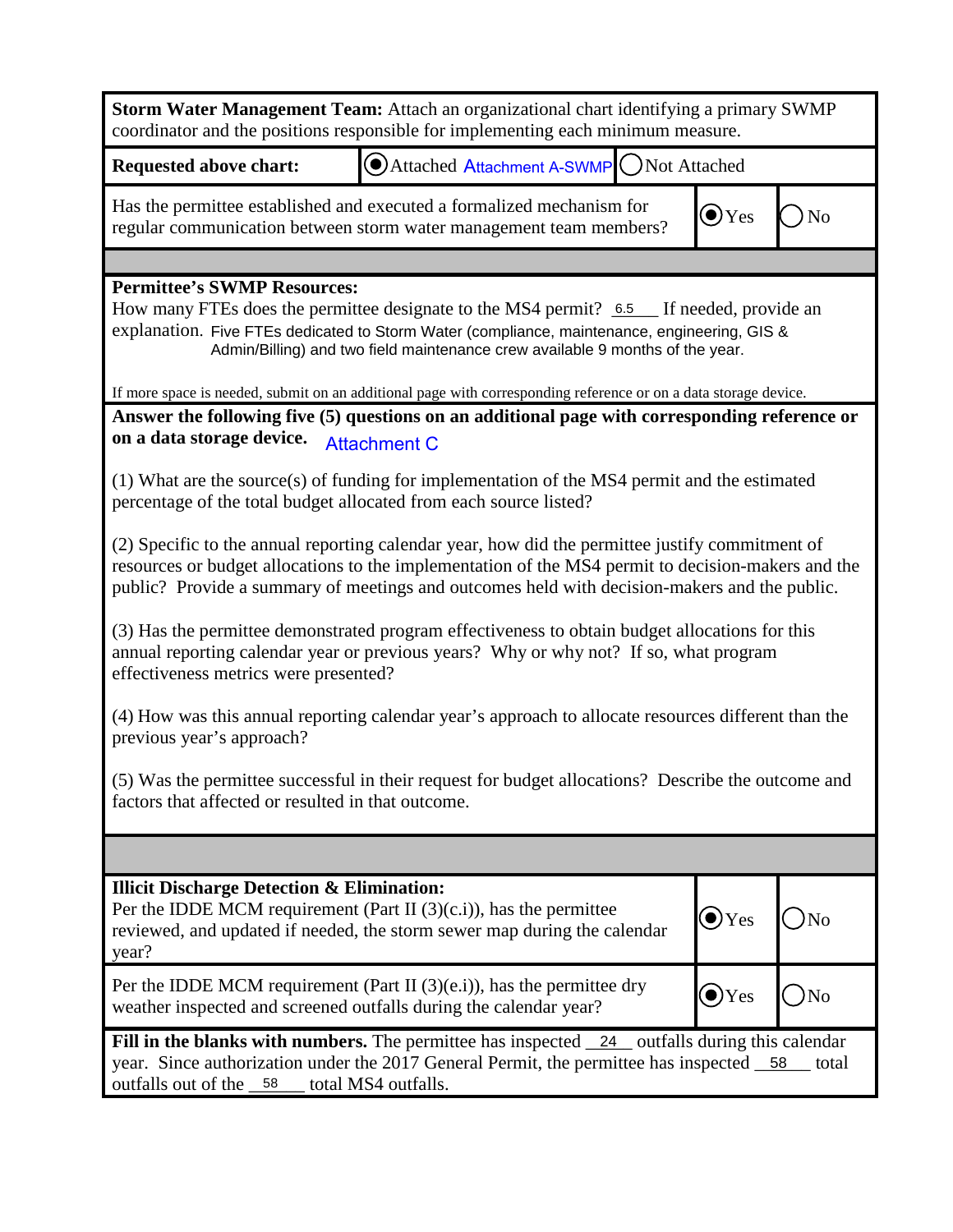| Per the Illicit Discharge Detection & Elimination MCM (Part II $(3)(e.i)$ ), the<br>permittee will complete the requirement to inspect and screen all outfalls<br>during dry weather by the end of the permit cycle.                                                                                                                                                                   |              | $\bullet$ )Yes |                |  |
|----------------------------------------------------------------------------------------------------------------------------------------------------------------------------------------------------------------------------------------------------------------------------------------------------------------------------------------------------------------------------------------|--------------|----------------|----------------|--|
|                                                                                                                                                                                                                                                                                                                                                                                        |              |                |                |  |
| <b>Construction Site Storm Water Management:</b> During the calendar year, how many construction<br>storm water management plan reviews were completed (Part II $(4)(b)$ )? 221                                                                                                                                                                                                        |              |                |                |  |
| During the calendar year, how many construction projects were inspected for their storm water                                                                                                                                                                                                                                                                                          |              |                |                |  |
|                                                                                                                                                                                                                                                                                                                                                                                        |              |                |                |  |
| <b>Pollution Prevention/Good Housekeeping for Permittee Operations:</b><br>Has the permittee reviewed, and updated if needed, the inventory of<br>permittee-owned/operated facilities and activities (Part II (6)(a.i))?                                                                                                                                                               |              | $\bullet$ Yes  | No             |  |
| Has the permittee reviewed, and updated if needed, the map that identifies<br>the locations of facilities and known locations of activities (Part II $(6)(a.ii)$ )?                                                                                                                                                                                                                    |              | $\odot$ Yes    | )No            |  |
| Has the permittee conducted annual storm water pollution prevention<br>training for permittee staff during the next permit year after development of<br>$\bullet$ )Yes<br>No<br>each standard operating procedure (Part II (6)(a.v))?                                                                                                                                                  |              |                |                |  |
| *Not applicable during calendar year 2017, 2018, and 2019. Check "No" during these years.*                                                                                                                                                                                                                                                                                             |              |                |                |  |
| <b>Training:</b> According to Part II (B) Training requirements, has the permittee<br>conducted applicable training during the $1st$ and $4th$ calendar years?<br>)Yes<br>$\odot$ No<br>*Not required during calendar year 2018, 2019, and 2021. Check "No" during these years.*                                                                                                       |              |                |                |  |
| According to Part II (B) Training requirements, has the permittee conducted<br>$\bullet$ )Yes<br>)No<br>applicable new employee training within 90 days of the hire date?                                                                                                                                                                                                              |              |                |                |  |
|                                                                                                                                                                                                                                                                                                                                                                                        |              |                |                |  |
| Special Conditions: Per Pre-TMDL Approval (Part III.A) requirements, attach the required<br>information regarding identification of all outfalls that discharge to impaired waterbodies, the<br>impaired waterbodies, and the associated pollutants of impairments. Summarize the BMPs<br>implemented over the reporting period and a schedule of BMPs planned for the following year. |              |                |                |  |
| <b>Attachment A - SWMP</b><br>Attached                                                                                                                                                                                                                                                                                                                                                 | Not Attached |                | Not Applicable |  |
|                                                                                                                                                                                                                                                                                                                                                                                        |              |                |                |  |
| Special Conditions: Approved TMDLs (Part III.B) requirements per calendar year below.                                                                                                                                                                                                                                                                                                  |              |                |                |  |
| Calendar Year 2017: The permittee has attached a Sampling Plan that includes strategy rationale,<br>monitoring frequency, monitoring parameters, and monitoring locations.                                                                                                                                                                                                             |              |                |                |  |
| Attached                                                                                                                                                                                                                                                                                                                                                                               | Not Attached | Not Applicable |                |  |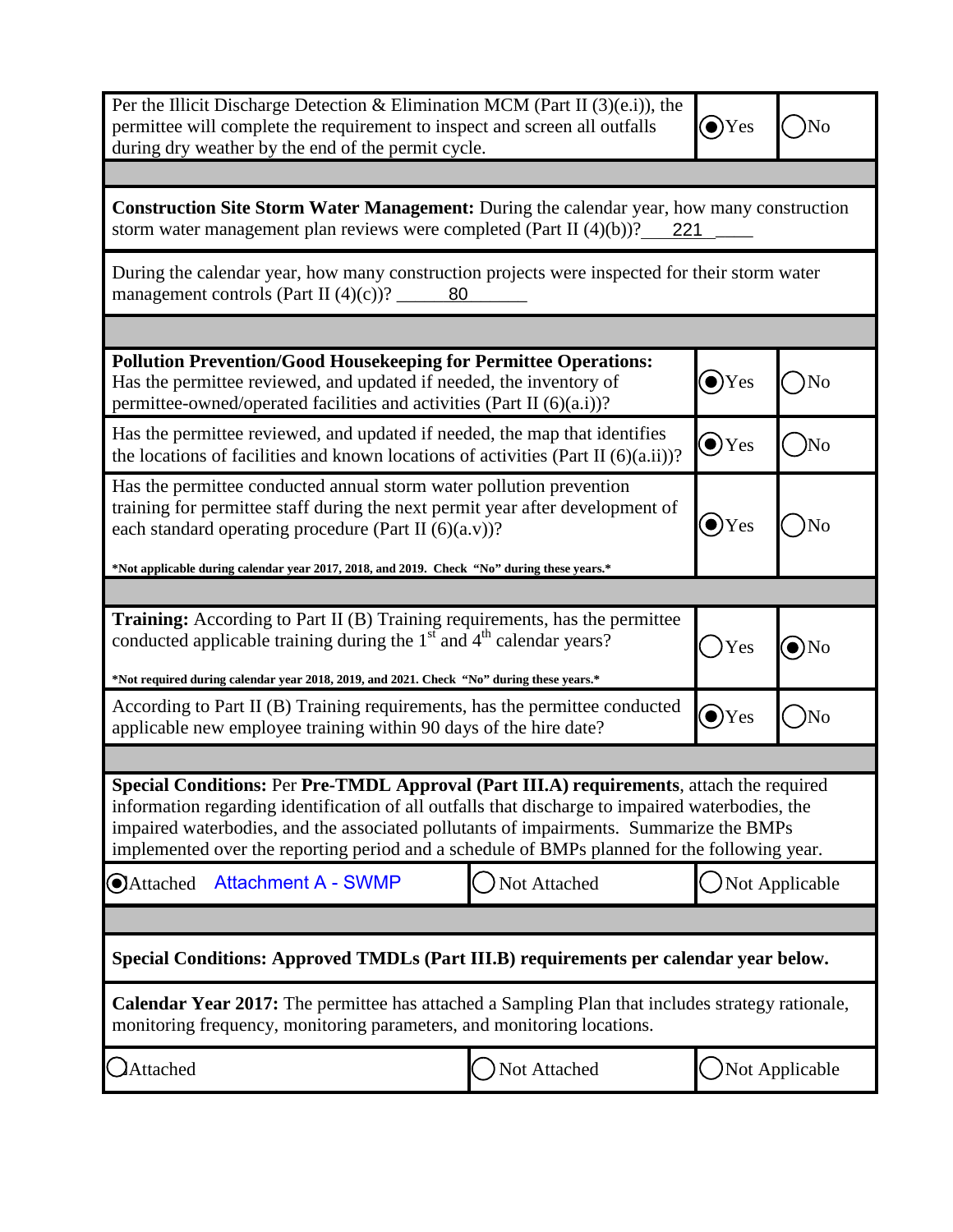| Calendar Year 2017: The permittee has attached all outfalls that discharge to impaired waterbodies<br>and the associated pollutants of impairment.                                                                                                                                                                                                           |                     |                          |  |
|--------------------------------------------------------------------------------------------------------------------------------------------------------------------------------------------------------------------------------------------------------------------------------------------------------------------------------------------------------------|---------------------|--------------------------|--|
| Attached                                                                                                                                                                                                                                                                                                                                                     | Not Attached        | Not Applicable           |  |
| <b>Calendar Year 2018:</b> The permittee has attached all outfalls that discharge to impaired waterbodies<br>and the associated pollutants of impairment.                                                                                                                                                                                                    |                     |                          |  |
| ()Attached                                                                                                                                                                                                                                                                                                                                                   | () Not Attached     | Not Applicable           |  |
| <b>Calendar Year 2019:</b> The permittee has attached all outfalls that discharge to impaired waterbodies<br>and the associated pollutants of impairment.                                                                                                                                                                                                    |                     |                          |  |
| □Attached                                                                                                                                                                                                                                                                                                                                                    | $\Box$ Not Attached | $\square$ Not Applicable |  |
| Calendar Year 2020: The permittee has attached all outfalls that discharge to impaired waterbodies<br>and the associated pollutants of impairment.                                                                                                                                                                                                           |                     |                          |  |
| Attached                                                                                                                                                                                                                                                                                                                                                     | Not Attached        | Not Applicable           |  |
| Calendar Year 2020: The permittee has attached the TMDL section of the SWMP that identifies<br>the measures and BMPs it plans to implement, describes the MS4's impairment priorities and long<br>term strategy, and outlines interim milestones for controlling the discharge of the pollutants of<br>concern and making progress towards meeting the TMDL. |                     |                          |  |
| <b>C</b> Attached                                                                                                                                                                                                                                                                                                                                            | ◯ Not Attached      | Not Applicable           |  |
| <b>Calendar Year 2021:</b> The permittee has attached all outfalls that discharge to impaired waterbodies<br>and the associated pollutants of impairment.                                                                                                                                                                                                    |                     |                          |  |
| <b>Attached</b><br><b>Attachment A-SWMP</b>                                                                                                                                                                                                                                                                                                                  | Not Attached        | Not Applicable           |  |
| <b>Calendar Year 2021:</b> The permittee has evaluated the TMDL section of the SWMP based on<br>monitoring results. The section has been revised, if needed, and is attached.                                                                                                                                                                                |                     |                          |  |
| <b>Attached</b><br><b>Attachment A-SWMP</b>                                                                                                                                                                                                                                                                                                                  | Not Attached        | Not Applicable           |  |
|                                                                                                                                                                                                                                                                                                                                                              |                     |                          |  |
| <b>Monitoring:</b> Per requirements in Part IV (B), has the permittee attached monitoring results,<br>calculations, and evaluations?                                                                                                                                                                                                                         |                     |                          |  |
| OAttached Attachment A-SWMP                                                                                                                                                                                                                                                                                                                                  | Not Attached        | $\bigcup$ Not Applicable |  |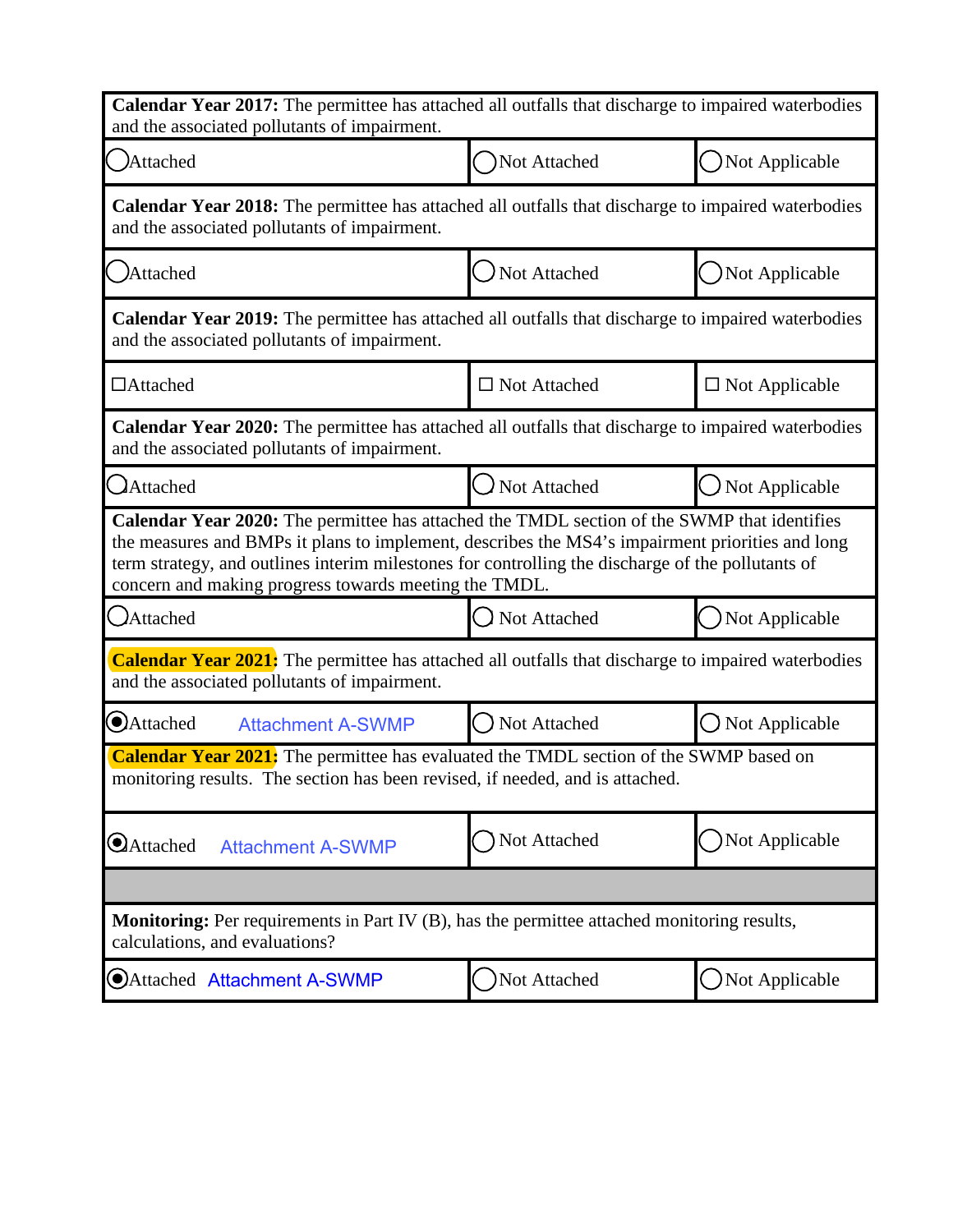## **INSTRUCTIONS: The permittee will only fill out the Annual Report Attachments section below that corresponds to the calendar in which an Annual Report is being submitted for. Attach the requested documents/information.**

| 2017 Annual Report Attachments (1 <sup>st</sup> Calendar Year)                                                                                                    |                        |                  |
|-------------------------------------------------------------------------------------------------------------------------------------------------------------------|------------------------|------------------|
| <b>Public Education and Outreach:</b>                                                                                                                             |                        |                  |
| Per requirements a.i in the referenced MCM, attach the required information regarding key target                                                                  |                        |                  |
| audiences and associated pollutants.                                                                                                                              |                        |                  |
| $\Box$ Attached                                                                                                                                                   | $\square$ Not Attached |                  |
| <b>Public Involvement and Participation:</b>                                                                                                                      |                        |                  |
| Per requirements a.i in the referenced MCM, attach the required information regarding the public                                                                  |                        |                  |
| involvement approach and schedule of each key audience.<br>()Attached                                                                                             | Not Attached           |                  |
| <b>Illicit Discharge Detection &amp; Elimination:</b>                                                                                                             |                        |                  |
| Per requirements a.i in the referenced MCM, attach the required information regarding categories of                                                               |                        |                  |
| non-storm water discharges or flows, associated pollutants, and local controls or conditions.                                                                     |                        |                  |
| Attached                                                                                                                                                          | Not Attached           |                  |
| Per requirements b.i in the referenced MCM, attach the required information regarding occasional                                                                  |                        |                  |
| non-storm water discharges or flows, associated pollutants, and local controls or conditions.                                                                     |                        |                  |
| (Attached                                                                                                                                                         | Not Attached           |                  |
| Per requirements f.i in the referenced MCM, attach the required Illicit Discharge Investigation and<br>Corrective Action Plan and any associated documents.       |                        |                  |
| Attached                                                                                                                                                          | Not Attached           |                  |
| <b>Construction Site Storm Water Management:</b>                                                                                                                  |                        |                  |
| Per requirements a.iii in the referenced MCM, attach progress towards an Enforcement Response<br>Plan and associated documents.                                   |                        |                  |
| ( <i>)</i> Attached                                                                                                                                               | Not Attached           |                  |
| Specific to Traditional MS4s and per requirements b.i in the referenced MCM, attach the<br>construction storm water management plan review checklist.             |                        |                  |
| <b>Attached</b>                                                                                                                                                   | Not Attached           | Not applicable   |
| Specific to Non-Traditional MS4s and per requirements b.iii in the referenced MCM, attach the<br>construction storm water management plan review checklist.       |                        |                  |
| )Attached                                                                                                                                                         | Not Attached           | ) Not applicable |
| Specific to Traditional MS4s and per requirements c.i in the referenced MCM, attach the<br>construction storm water management inspection form or checklist.      |                        |                  |
| Attached                                                                                                                                                          | Not Attached           | Not applicable   |
| Specific to Non-Traditional MS4s and per requirements c.ii in the referenced MCM, attach the<br>construction storm water management inspection form or checklist. |                        |                  |
| Attached                                                                                                                                                          | Not Attached           | Not applicable   |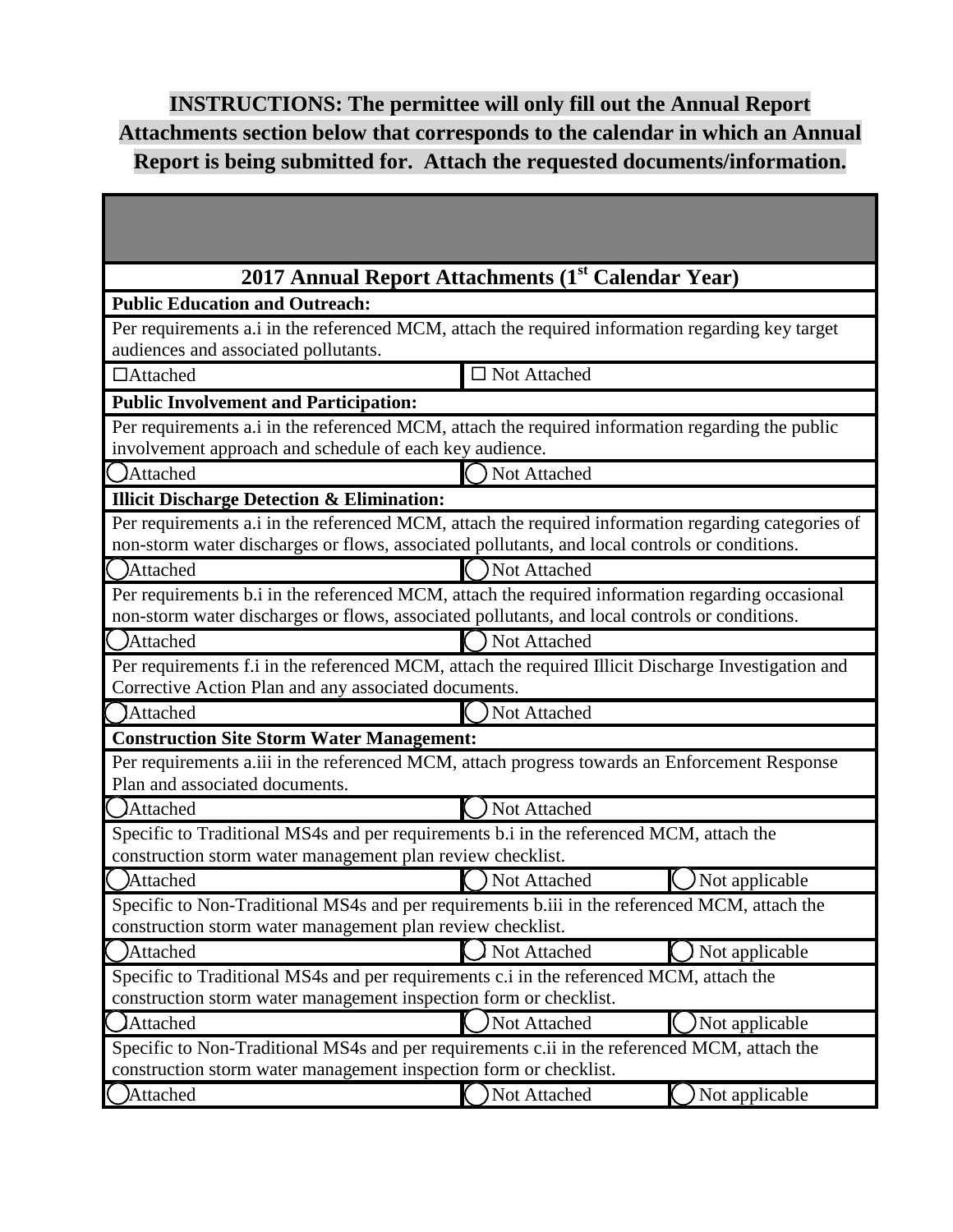| Post-Construction Site Storm Water Management in New and Redevelopment                                                                                           |                |                |  |
|------------------------------------------------------------------------------------------------------------------------------------------------------------------|----------------|----------------|--|
| Specific to Traditional MS4s and per requirements b.i in the referenced MCM, attach the post-<br>construction storm water management plan review checklist.      |                |                |  |
| Attached                                                                                                                                                         | ) Not Attached | Not applicable |  |
| Specific to Non-Traditional MS4s and per requirements b.ii in the referenced MCM, attach the post-<br>construction storm water management plan review checklist. |                |                |  |
| Attached                                                                                                                                                         | Not Attached   | Not applicable |  |
| Per requirements in b.iii in the referenced MCM, attach the performance standards and associated<br>documents.                                                   |                |                |  |
| Attached                                                                                                                                                         | Not Attached   |                |  |

a a s

**The Committee Committee Committee** 

|                                                                                                                                                                            | 2018 Annual Report Attachments (2 <sup>nd</sup> Calendar Year)                                                                                                                                       |  |  |
|----------------------------------------------------------------------------------------------------------------------------------------------------------------------------|------------------------------------------------------------------------------------------------------------------------------------------------------------------------------------------------------|--|--|
| <b>Public Education and Outreach:</b>                                                                                                                                      |                                                                                                                                                                                                      |  |  |
|                                                                                                                                                                            | Per requirements b.i in the referenced MCM, attach the required information regarding outreach                                                                                                       |  |  |
| messages.                                                                                                                                                                  |                                                                                                                                                                                                      |  |  |
| <b>Attached</b>                                                                                                                                                            | Not Attached                                                                                                                                                                                         |  |  |
| of formats, distribution channels and schedule for key target audiences.                                                                                                   | Per requirements c.i in the referenced MCM, attach the required information regarding a description                                                                                                  |  |  |
| Attached                                                                                                                                                                   | Not Attached                                                                                                                                                                                         |  |  |
| <b>Public Involvement and Participation:</b>                                                                                                                               |                                                                                                                                                                                                      |  |  |
|                                                                                                                                                                            | Per requirements a.ii in the referenced MCM, attach the required information regarding participation                                                                                                 |  |  |
| and key target audience feedback on approaches.                                                                                                                            |                                                                                                                                                                                                      |  |  |
| Attached                                                                                                                                                                   | Not Attached                                                                                                                                                                                         |  |  |
| <b>Illicit Discharge Detection &amp; Elimination:</b>                                                                                                                      |                                                                                                                                                                                                      |  |  |
|                                                                                                                                                                            | Per requirements a.i in the referenced MCM, attach the required information regarding categories of<br>non-storm water discharges or flows, associated pollutants, and local controls or conditions. |  |  |
| Attached                                                                                                                                                                   | ) Not Attached                                                                                                                                                                                       |  |  |
|                                                                                                                                                                            | Per requirements b.i in the referenced MCM, attach the required information regarding occasional<br>non-storm water discharges or flows, associated pollutants, and local controls or conditions.    |  |  |
| <b>Attached</b>                                                                                                                                                            | Not Attached                                                                                                                                                                                         |  |  |
| Specific to Traditional MS4s and per requirements d.i in the referenced MCM, attach the adopted<br>ordinance or other regulatory mechanism to prohibit illicit discharges. |                                                                                                                                                                                                      |  |  |
| Attached                                                                                                                                                                   | Not Attached<br>Not applicable                                                                                                                                                                       |  |  |
| summary of legal authority to prohibit illicit discharges.                                                                                                                 | Specific to Non-Traditional MS4s and per requirements d.ii in the referenced MCM, attach the                                                                                                         |  |  |
| Attached                                                                                                                                                                   | Not Attached<br>Not applicable                                                                                                                                                                       |  |  |
| agreements.                                                                                                                                                                | Per requirements d.iii in the referenced MCM, attach the required summary of the cooperative                                                                                                         |  |  |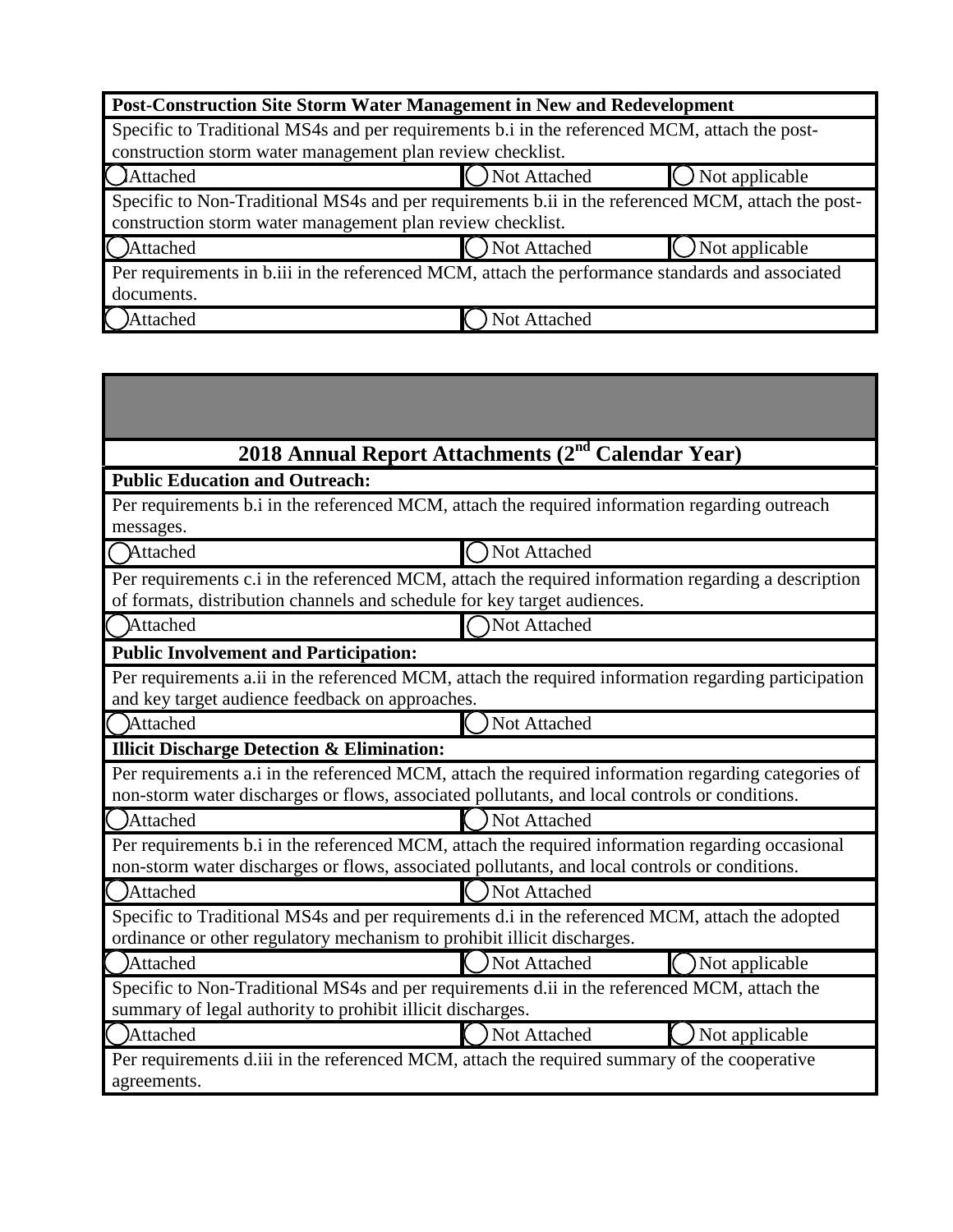| Attached                                                                                           | Not Attached                                                                                        |  |  |  |
|----------------------------------------------------------------------------------------------------|-----------------------------------------------------------------------------------------------------|--|--|--|
| Per requirements d.iv in referenced MCM, attach the Enforcement Response Plan and associated       |                                                                                                     |  |  |  |
| documents.                                                                                         |                                                                                                     |  |  |  |
| Attached                                                                                           | Not Attached                                                                                        |  |  |  |
| Per requirements e.ii in referenced MCM, attach the list of high priority outfalls.                |                                                                                                     |  |  |  |
| <b>Attached</b>                                                                                    | Not Attached                                                                                        |  |  |  |
|                                                                                                    | Specific to Traditional MS4s and per requirements f.iii in the referenced MCM, attach the summary   |  |  |  |
| of investigations conducted and corrective actions taken per the required Illicit Discharge        |                                                                                                     |  |  |  |
| Investigation and Corrective Action Plan and any associated documents.                             |                                                                                                     |  |  |  |
| Attached                                                                                           | Not Attached<br>Not applicable                                                                      |  |  |  |
|                                                                                                    | Specific to Non-Traditional MS4s and per requirements f.iv in the referenced MCM, attach the        |  |  |  |
|                                                                                                    | summary of investigations conducted and corrective actions taken per the required Illicit Discharge |  |  |  |
| Investigation and Corrective Action Plan and any associated documents.                             |                                                                                                     |  |  |  |
| <b>Attached</b>                                                                                    | Not Attached<br>Not applicable                                                                      |  |  |  |
| Post-Construction Site Storm Water Management in New and Redevelopment                             |                                                                                                     |  |  |  |
|                                                                                                    | Specific to Traditional MS4s and per requirements c.i in the referenced MCM, attach the post-       |  |  |  |
| construction storm water management inspection form or checklist.                                  |                                                                                                     |  |  |  |
| Attached                                                                                           | Not Attached<br>Not applicable                                                                      |  |  |  |
| Specific to Non-Traditional MS4s and per requirements c.ii in the referenced MCM, attach the post- |                                                                                                     |  |  |  |
| construction storm water management inspection form or checklist.                                  |                                                                                                     |  |  |  |
| Attached                                                                                           | <b>Not Attached</b><br>Not applicable                                                               |  |  |  |
|                                                                                                    | Per requirements in c.iii in the referenced MCM, attach the inventory of all new permittee-owned    |  |  |  |
| and private post-construction storm water management controls.                                     |                                                                                                     |  |  |  |
| <b>Attached</b>                                                                                    | Not Attached                                                                                        |  |  |  |
| Per requirements in c.vi in the referenced MCM, attach an inspection frequency protocol.           |                                                                                                     |  |  |  |
| <b>Attached</b>                                                                                    | Not Attached                                                                                        |  |  |  |
|                                                                                                    | Specific to Traditional MS4s and per requirements c.vii, attach the developed inspection program.   |  |  |  |
| Attached                                                                                           | Not Attached<br>Not applicable                                                                      |  |  |  |
| <b>Pollution Prevention/Good Housekeeping for Permittee Operations</b>                             |                                                                                                     |  |  |  |
|                                                                                                    | Per requirements in a.iii in the referenced MCM, attach completed Standard Operating Procedures.    |  |  |  |
| <b>Attached</b>                                                                                    | Not Attached                                                                                        |  |  |  |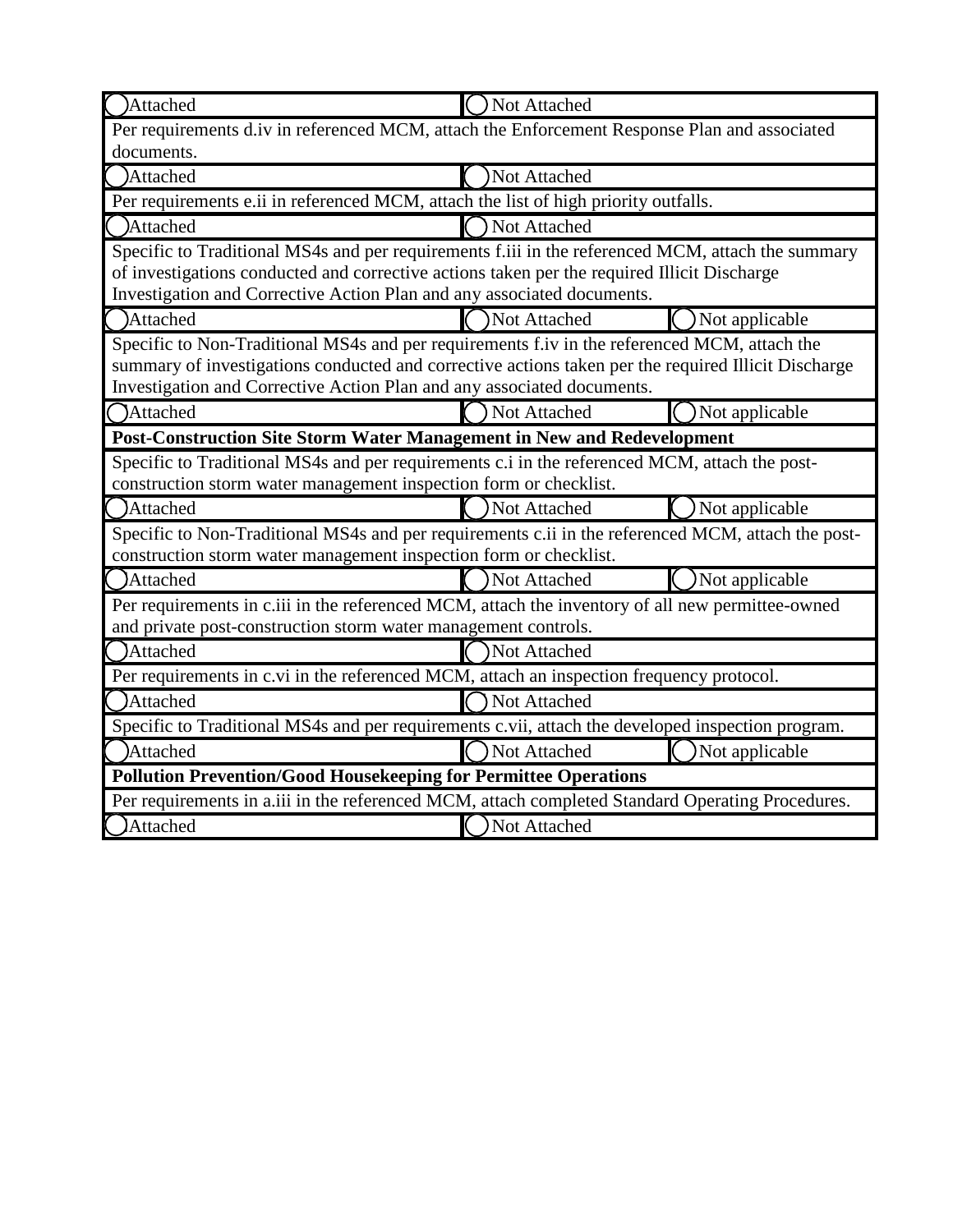| 2019 Annual Report Attachments (3rd Calendar Year)                                                                                                                                                                                                                            |                        |                          |  |  |
|-------------------------------------------------------------------------------------------------------------------------------------------------------------------------------------------------------------------------------------------------------------------------------|------------------------|--------------------------|--|--|
| <b>Public Education and Outreach:</b>                                                                                                                                                                                                                                         |                        |                          |  |  |
| Per requirements c.ii in the referenced MCM, attach the required information regarding outreach                                                                                                                                                                               |                        |                          |  |  |
| materials distributions.                                                                                                                                                                                                                                                      |                        |                          |  |  |
| □Attached                                                                                                                                                                                                                                                                     | $\Box$ Not Attached    |                          |  |  |
| <b>Public Involvement and Participation:</b>                                                                                                                                                                                                                                  |                        |                          |  |  |
| Per requirements a.ii in the referenced MCM, attach the required information regarding participation<br>and key target audience feedback on approaches.                                                                                                                       |                        |                          |  |  |
| $\Box$ Attached                                                                                                                                                                                                                                                               | $\Box$ Not Attached    |                          |  |  |
| <b>Illicit Discharge Detection &amp; Elimination:</b>                                                                                                                                                                                                                         |                        |                          |  |  |
| Per requirements a.i in the referenced MCM, attach the required information regarding categories of<br>non-storm water discharges or flows, associated pollutants, and local controls or conditions.                                                                          |                        |                          |  |  |
| $\Box$ Attached                                                                                                                                                                                                                                                               | $\Box$ Not Attached    |                          |  |  |
| Per requirements b.i in the referenced MCM, attach the required information regarding occasional<br>non-storm water discharges or flows, associated pollutants, and local controls or conditions.                                                                             |                        |                          |  |  |
| $\Box$ Attached                                                                                                                                                                                                                                                               | $\Box$ Not Attached    |                          |  |  |
| Per requirements e.ii in referenced MCM, attach the list of high priority outfalls.                                                                                                                                                                                           |                        |                          |  |  |
| $\Box$ Attached                                                                                                                                                                                                                                                               | $\Box$ Not Attached    |                          |  |  |
| Per requirements e.iii in referenced MCM, attach the required summary of screening results.                                                                                                                                                                                   |                        |                          |  |  |
| □Attached                                                                                                                                                                                                                                                                     | $\square$ Not Attached |                          |  |  |
| Specific to Traditional MS4s and per requirements f.iii in the referenced MCM, attach the summary<br>of investigations conducted and corrective actions taken per the required Illicit Discharge                                                                              |                        |                          |  |  |
| Investigation and Corrective Action Plan and any associated documents.                                                                                                                                                                                                        |                        |                          |  |  |
| $\Box$ Attached                                                                                                                                                                                                                                                               | $\Box$ Not Attached    | $\Box$ Not applicable    |  |  |
| Specific to Non-Traditional MS4s and per requirements f.iv in the referenced MCM, attach the<br>summary of investigations conducted and corrective actions taken per the required Illicit Discharge<br>Investigation and Corrective Action Plan and any associated documents. |                        |                          |  |  |
| $\Box$ Attached                                                                                                                                                                                                                                                               | □ Not Attached         | $\Box$ Not applicable    |  |  |
| <b>Construction Site Storm Water Management:</b>                                                                                                                                                                                                                              |                        |                          |  |  |
| Specific to Traditional MS4s and per requirements a.i in the referenced MCM, attach the adopted<br>ordinance or other regulatory mechanism to require construction storm water controls.                                                                                      |                        |                          |  |  |
| $\Box$ Attached                                                                                                                                                                                                                                                               | $\Box$ Not Attached    | $\Box$ Not applicable    |  |  |
| Specific to Non-Traditional MS4s and per requirements a.ii in the referenced MCM, attach the legal<br>authority summary.                                                                                                                                                      |                        |                          |  |  |
| $\Box$ Attached                                                                                                                                                                                                                                                               | $\Box$ Not Attached    | $\square$ Not applicable |  |  |
| Per requirements a.iii in the referenced MCM, attach the adopted Enforcement Response Plan and<br>associated documents.                                                                                                                                                       |                        |                          |  |  |
| □Attached                                                                                                                                                                                                                                                                     | $\Box$ Not Attached    |                          |  |  |
| Post-Construction Site Storm Water Management in New and Redevelopment                                                                                                                                                                                                        |                        |                          |  |  |

**Contract Contract Contract**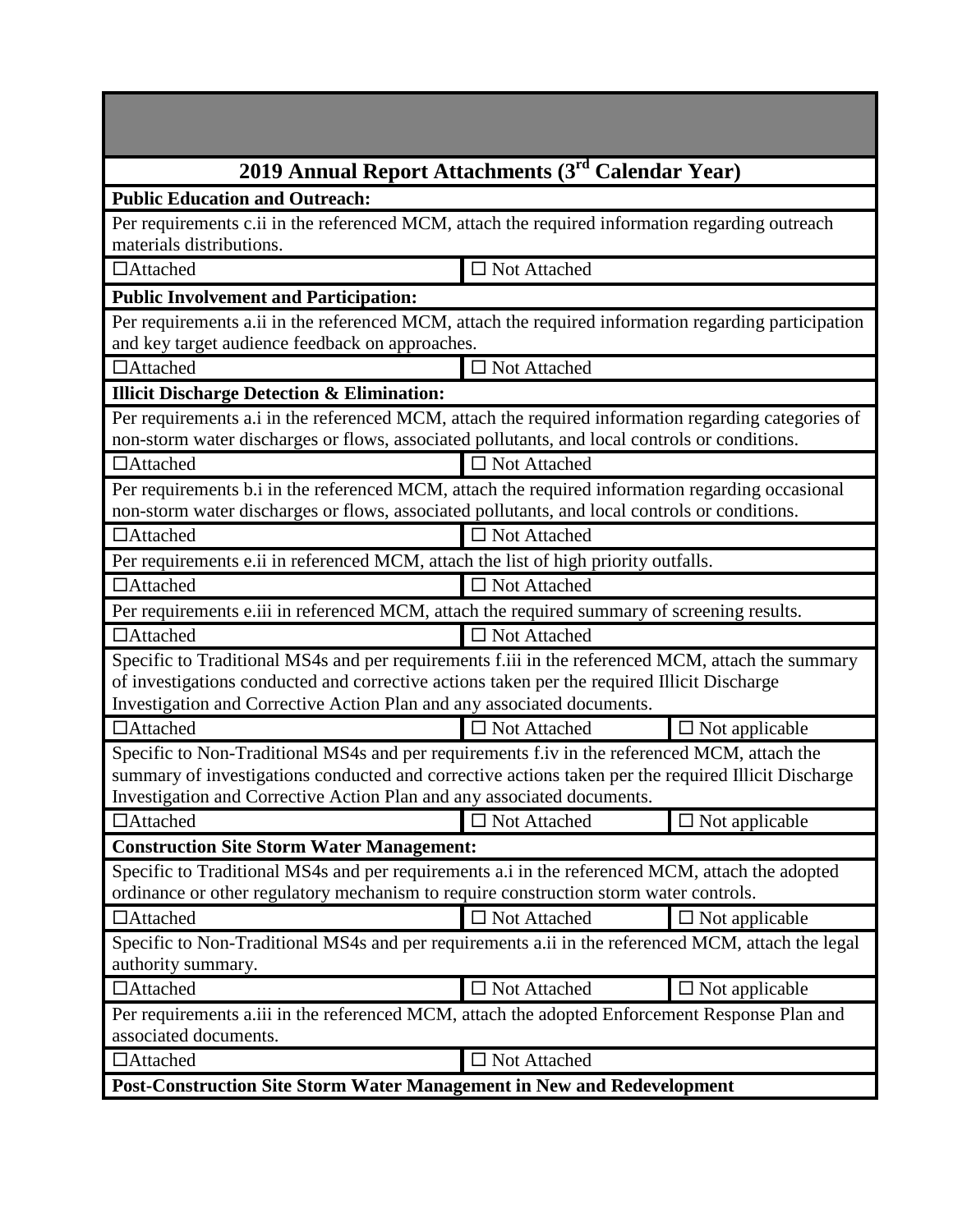| Per requirements in c.viii in the referenced MCM, attach findings and compliance actions regarding                                                                                                                |                     |                       |  |  |
|-------------------------------------------------------------------------------------------------------------------------------------------------------------------------------------------------------------------|---------------------|-----------------------|--|--|
| inspections of high priority post-construction storm water management controls.                                                                                                                                   |                     |                       |  |  |
| $\Box$ Attached                                                                                                                                                                                                   | $\Box$ Not Attached |                       |  |  |
| Specific to Traditional MS4s and per requirements c.ix, attach the findings and resulting actions<br>regarding inspections of high priority privately-owned post-construction storm water management<br>controls. |                     |                       |  |  |
| $\Box$ Attached                                                                                                                                                                                                   | $\Box$ Not Attached | $\Box$ Not applicable |  |  |
| <b>Pollution Prevention/Good Housekeeping for Permittee Operations</b>                                                                                                                                            |                     |                       |  |  |
| Per requirements in a.iii in the referenced MCM, attach the completed Standard Operating<br>Procedures.                                                                                                           |                     |                       |  |  |
| $\Box$ Attached                                                                                                                                                                                                   | □ Not Attached      |                       |  |  |

|                                                       | 2020 Annual Report Attachments (4 <sup>th</sup> Calendar Year)                                                                                                                                                                                                             |
|-------------------------------------------------------|----------------------------------------------------------------------------------------------------------------------------------------------------------------------------------------------------------------------------------------------------------------------------|
| <b>Public Education and Outreach:</b>                 |                                                                                                                                                                                                                                                                            |
| materials distributions.                              | Per requirements c.ii in the referenced MCM, attach the required information regarding outreach                                                                                                                                                                            |
| <b>Attached</b>                                       | Not Attached                                                                                                                                                                                                                                                               |
| <b>Public Involvement and Participation:</b>          |                                                                                                                                                                                                                                                                            |
| and key target audience feedback on approaches.       | Per requirements a.ii in the referenced MCM, attach the required information regarding participation                                                                                                                                                                       |
| Attached                                              | Not Attached                                                                                                                                                                                                                                                               |
| <b>Illicit Discharge Detection &amp; Elimination:</b> |                                                                                                                                                                                                                                                                            |
|                                                       | Per requirements a.i in the referenced MCM, attach the required information regarding categories of<br>non-storm water discharges or flows, associated pollutants, and local controls or conditions.                                                                       |
| Attached                                              | Not Attached                                                                                                                                                                                                                                                               |
|                                                       | Per requirements b.i in the referenced MCM, attach the required information regarding occasional<br>non-storm water discharges or flows, associated pollutants, and local controls or conditions.                                                                          |
| Attached                                              | Not Attached                                                                                                                                                                                                                                                               |
|                                                       | Per requirements e.ii in referenced MCM, attach the list of high priority outfalls.                                                                                                                                                                                        |
| Attached                                              | Not Attached                                                                                                                                                                                                                                                               |
|                                                       | Per requirements e.iii in referenced MCM, attach the required summary of screening results.                                                                                                                                                                                |
| Attached                                              | Not Attached                                                                                                                                                                                                                                                               |
|                                                       | Specific to Traditional MS4s and per requirements f.iii in the referenced MCM, attach the summary<br>of investigations conducted and corrective actions taken per the required Illicit Discharge<br>Investigation and Corrective Action Plan and any associated documents. |
| <b>Attached</b>                                       | Not Attached<br>Not applicable                                                                                                                                                                                                                                             |
|                                                       | Specific to Non-Traditional MS4s and per requirements f.iv in the referenced MCM, attach the<br>summary of investigations conducted and corrective actions taken per the required Illicit Discharge                                                                        |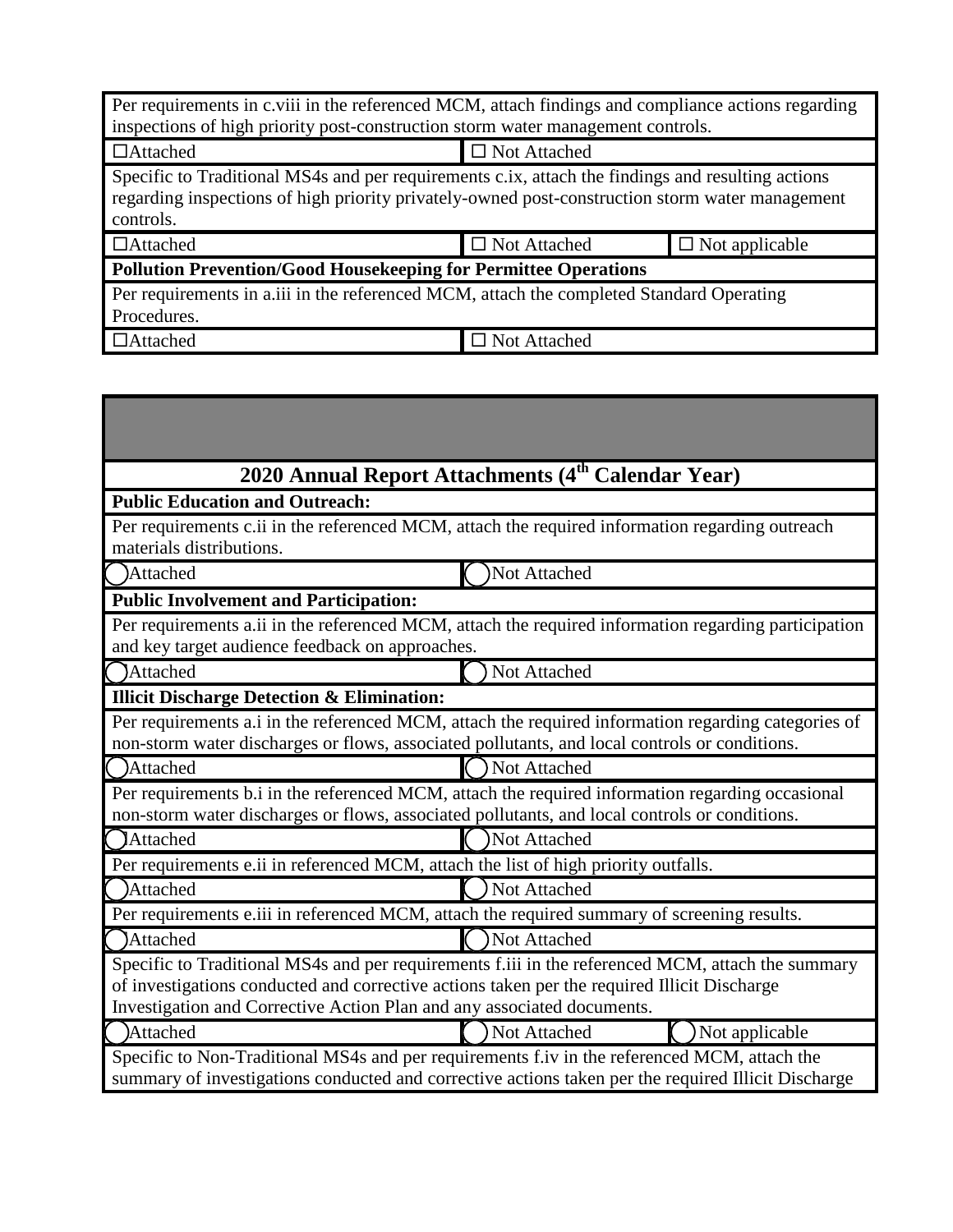| Investigation and Corrective Action Plan and any associated documents.                                                                                                                                            |                                                                                                                                                                                       |                |  |  |
|-------------------------------------------------------------------------------------------------------------------------------------------------------------------------------------------------------------------|---------------------------------------------------------------------------------------------------------------------------------------------------------------------------------------|----------------|--|--|
| ()Attached                                                                                                                                                                                                        | Not Attached                                                                                                                                                                          | Not applicable |  |  |
| Post-Construction Site Storm Water Management in New and Redevelopment                                                                                                                                            |                                                                                                                                                                                       |                |  |  |
| Specific to Traditional MS4s and per requirements a.i in the referenced MCM, attach the adopted<br>ordinance or other regulatory mechanism to require post-construction storm water controls.                     |                                                                                                                                                                                       |                |  |  |
| <b>Attached</b>                                                                                                                                                                                                   | Not Attached                                                                                                                                                                          | Not applicable |  |  |
| Specific to Non-Traditional MS4s and per requirements a.ii in the referenced MCM, attach the legal<br>authority summary.                                                                                          |                                                                                                                                                                                       |                |  |  |
| ()Attached                                                                                                                                                                                                        | Not Attached                                                                                                                                                                          | Not applicable |  |  |
| Per requirements in a.iii in the referenced MCM, attach the Enforcement Response Plan and<br>associated documents.                                                                                                |                                                                                                                                                                                       |                |  |  |
| Attached                                                                                                                                                                                                          | Not Attached                                                                                                                                                                          |                |  |  |
|                                                                                                                                                                                                                   | Per requirements in c.viii in the referenced MCM, attach findings and compliance actions regarding<br>inspections of high priority post-construction storm water management controls. |                |  |  |
| <b>Attached</b>                                                                                                                                                                                                   | Not Attached                                                                                                                                                                          |                |  |  |
| Specific to Traditional MS4s and per requirements c.ix, attach the findings and resulting actions<br>regarding inspections of high priority privately-owned post-construction storm water management<br>controls. |                                                                                                                                                                                       |                |  |  |
| Attached                                                                                                                                                                                                          | Not Attached                                                                                                                                                                          | Not applicable |  |  |
| Per requirements in d.i in the referenced MCM, attach a summary of the discussion outcomes.                                                                                                                       |                                                                                                                                                                                       |                |  |  |
| <b>Attached</b>                                                                                                                                                                                                   | Not Attached                                                                                                                                                                          |                |  |  |
| <b>Pollution Prevention/Good Housekeeping for Permittee Operations</b>                                                                                                                                            |                                                                                                                                                                                       |                |  |  |
| Per requirements in a.iii in the referenced MCM, attach the completed Standard Operating<br>Procedures.                                                                                                           |                                                                                                                                                                                       |                |  |  |
| Attached                                                                                                                                                                                                          | Not Attached                                                                                                                                                                          |                |  |  |

| <b>2021 Annual Report Attachments (5<sup>th</sup> Calendar Year)</b>                                                                                                                                 |
|------------------------------------------------------------------------------------------------------------------------------------------------------------------------------------------------------|
| <b>Public Education and Outreach:</b>                                                                                                                                                                |
| Per requirements c.ii in the referenced MCM, attach the required information regarding outreach<br>materials distributions.                                                                          |
| Attached Attachment D<br>Not Attached                                                                                                                                                                |
| <b>Public Involvement and Participation:</b>                                                                                                                                                         |
| Per requirements a.ii in the referenced MCM, attach the required information regarding participation<br>and key target audience feedback on approaches.                                              |
| <b>C</b> Attached Attachment D<br>Not Attached                                                                                                                                                       |
| <b>Illicit Discharge Detection &amp; Elimination:</b>                                                                                                                                                |
| Per requirements a.i in the referenced MCM, attach the required information regarding categories of<br>non-storm water discharges or flows, associated pollutants, and local controls or conditions. |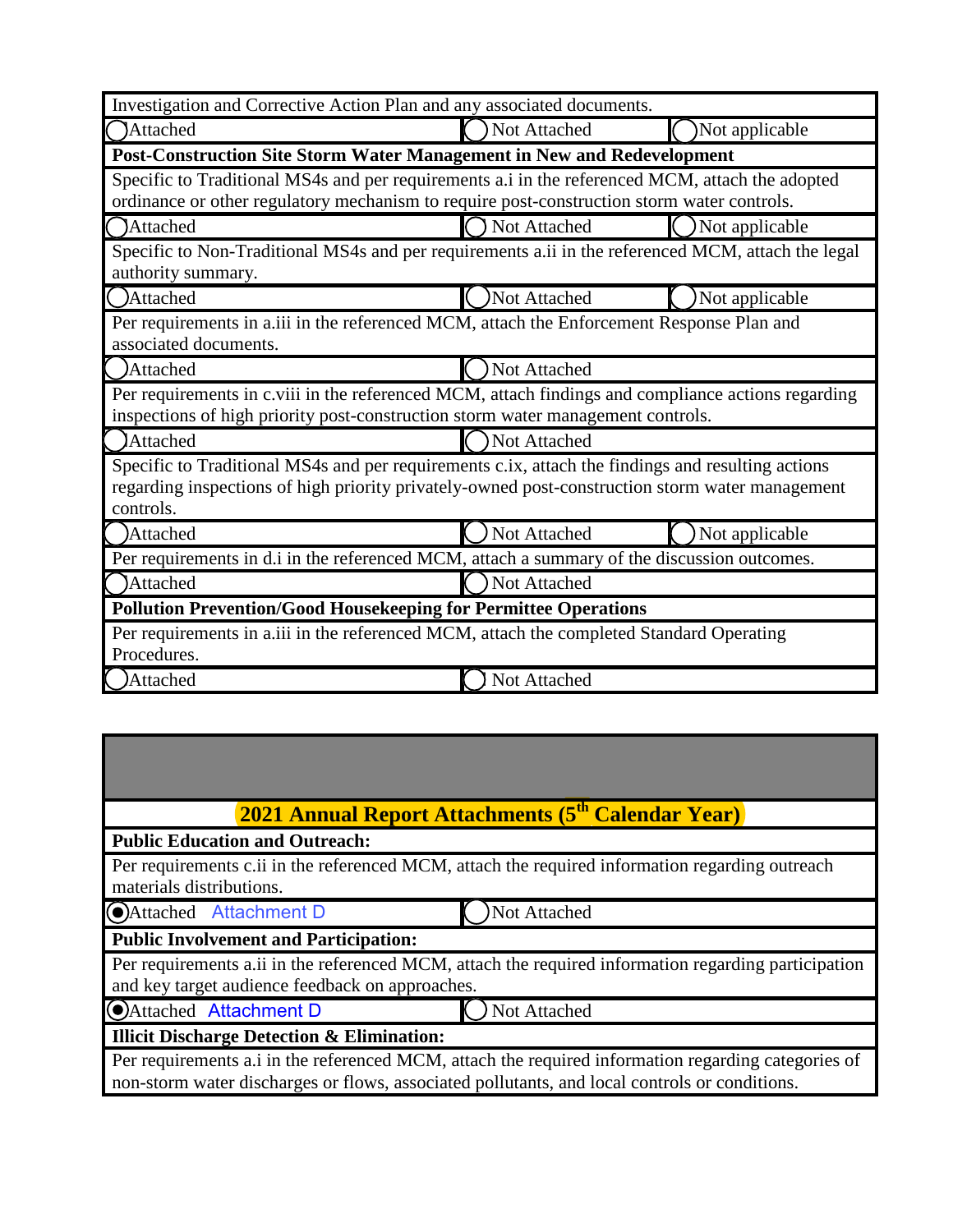| <b>O</b> Attached Attachment A                                                                | ) Not Attached                                                                                                                                                                                       |  |
|-----------------------------------------------------------------------------------------------|------------------------------------------------------------------------------------------------------------------------------------------------------------------------------------------------------|--|
|                                                                                               | Per requirements b.i in the referenced MCM, attach the required information regarding occasional                                                                                                     |  |
| non-storm water discharges or flows, associated pollutants, and local controls or conditions. |                                                                                                                                                                                                      |  |
| Attached Attachment A                                                                         | Not Attached                                                                                                                                                                                         |  |
| Per requirements e.ii in referenced MCM, attach the list of high priority outfalls.           |                                                                                                                                                                                                      |  |
| Attached Attachment A                                                                         | Not Attached                                                                                                                                                                                         |  |
| Per requirements e.iii in referenced MCM, attach the required summary of screening results.   |                                                                                                                                                                                                      |  |
| Attached<br><b>Attachment A</b>                                                               | Not Attached                                                                                                                                                                                         |  |
|                                                                                               | Specific to Traditional MS4s and per requirements f.iii in the referenced MCM, attach the summary                                                                                                    |  |
| of investigations conducted and corrective actions taken per the required Illicit Discharge   |                                                                                                                                                                                                      |  |
| Investigation and Corrective Action Plan and any associated documents.                        |                                                                                                                                                                                                      |  |
| (O)Attached<br><b>Attachment A</b>                                                            | Not Attached<br>Not applicable                                                                                                                                                                       |  |
|                                                                                               | Specific to Non-Traditional MS4s and per requirements f.iv in the referenced MCM, attach the                                                                                                         |  |
|                                                                                               | summary of investigations conducted and corrective actions taken per the required Illicit Discharge                                                                                                  |  |
| Investigation and Corrective Action Plan and any associated documents.                        |                                                                                                                                                                                                      |  |
| <b>Attachment A</b><br>Attached                                                               | Not applicable<br>Not Attached                                                                                                                                                                       |  |
| Post-Construction Site Storm Water Management in New and Redevelopment                        |                                                                                                                                                                                                      |  |
|                                                                                               | Per requirements in c.viii in the referenced MCM, attach findings and compliance actions regarding                                                                                                   |  |
| inspections of high priority post-construction storm water management controls.               |                                                                                                                                                                                                      |  |
| • Attached<br><b>Attachment A</b>                                                             | ) Not Attached                                                                                                                                                                                       |  |
|                                                                                               | Specific to Traditional MS4s and per requirements c.ix, attach the findings and resulting actions<br>regarding inspections of high priority privately-owned post-construction storm water management |  |
| controls.                                                                                     |                                                                                                                                                                                                      |  |
| Attached Attachment A                                                                         | ) Not Attached<br>)Not applicable                                                                                                                                                                    |  |
| <b>Pollution Prevention/Good Housekeeping for Permittee Operations</b>                        |                                                                                                                                                                                                      |  |
|                                                                                               | Per requirements in a.iii in the referenced MCM, attach completed Standard Operating Procedures.                                                                                                     |  |
| Attached<br><b>Attachment B</b>                                                               | Not Attached                                                                                                                                                                                         |  |
|                                                                                               |                                                                                                                                                                                                      |  |
| Attach any updates, changes, or improvements to the Small MS4 Storm Water Management          |                                                                                                                                                                                                      |  |
| Program per requirements in Part IV (E).                                                      |                                                                                                                                                                                                      |  |
| Attached                                                                                      | $\odot$ Not applicable<br>Not Attached                                                                                                                                                               |  |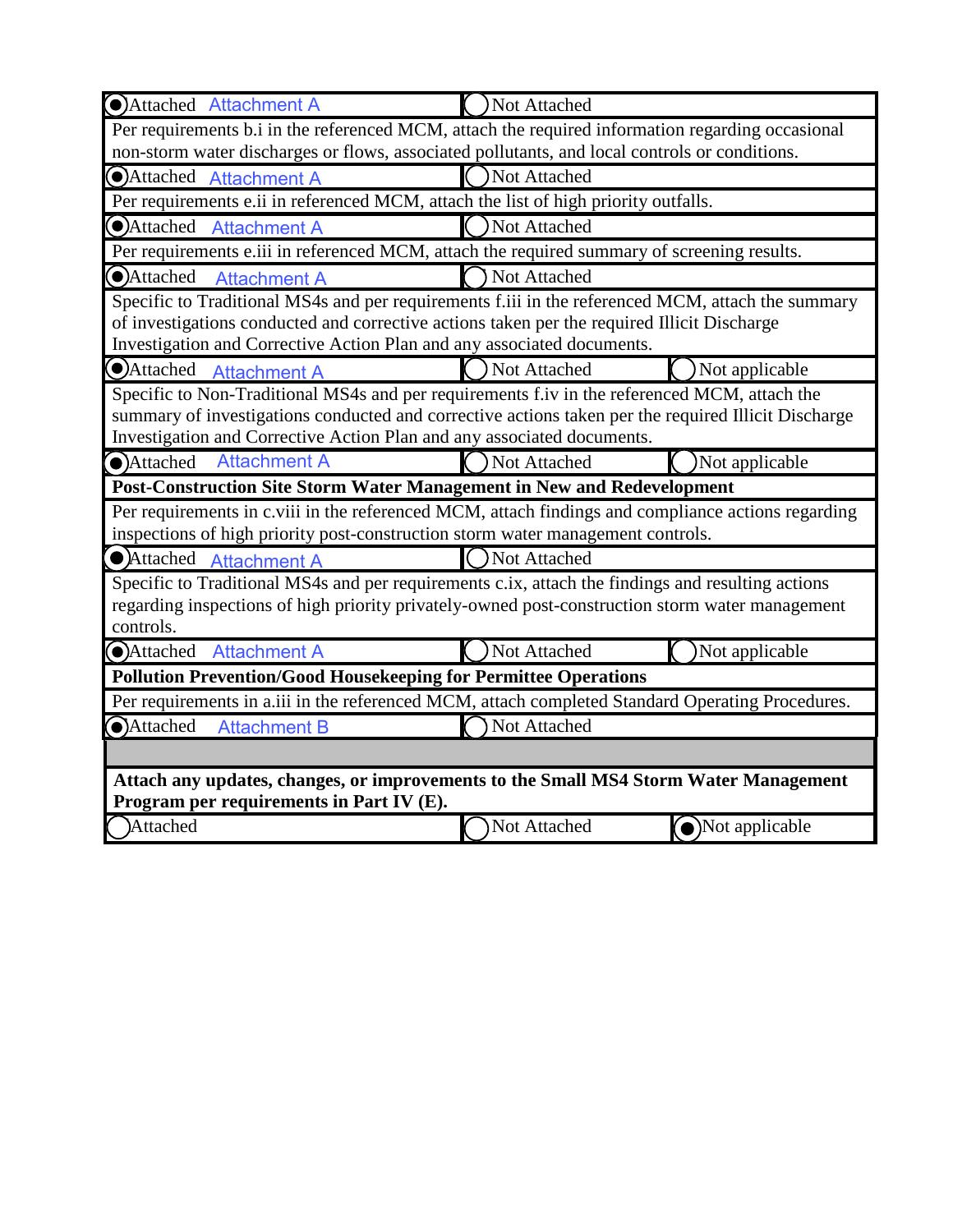**Annual Report Form Signature**

**This Annual Report Form must be completed, signed, and certified as follows:**

- **For a corporation, by a principal officer of at least the level of vice president;**
- **For a partnership or sole proprietorship, by a general partner or the proprietor, respectively; or**

**For a municipality, state, federal, or other public facility, by either a principal executive officer or rankin elected official.**

## **All Permittees Must Complete the Following Certification:**

I certify under penalty of law that this document and all attachments were prepared under my direction or supervision in accordance with a system designed to assure that qualified personnel properly gather and evaluate the information submitted. Based on my inquiry of the persons who manage the system, or those persons directly responsible for gathering the information, the information submitted is, to the best of my knowledge and belief, true, accurate, and complete. I am aware that there are significant penalties for submitting false information; including the possibility of fine and imprisonment for knowing violations. [75-5-633, MCA].

*Certification of this form indicates conformance with the 2017 General Permit for Storm Water Discharge Associated with Small Municipal Separate Storm Sewer Systems and the required Annual Reporting upon receipt of permit coverage.*

| <b>Name (Type or Print)</b>                       |                     |
|---------------------------------------------------|---------------------|
| John Engen                                        |                     |
| <b>Title (Type or Print)</b>                      | <b>Phone Number</b> |
| Mayor                                             | 406-552-6001        |
| <b>Signature</b>                                  | <b>Date Signed</b>  |
| JOMM EMGEM<br>John Engen (Feb 25, 2022 14:30 MST) | 02/25/2022          |